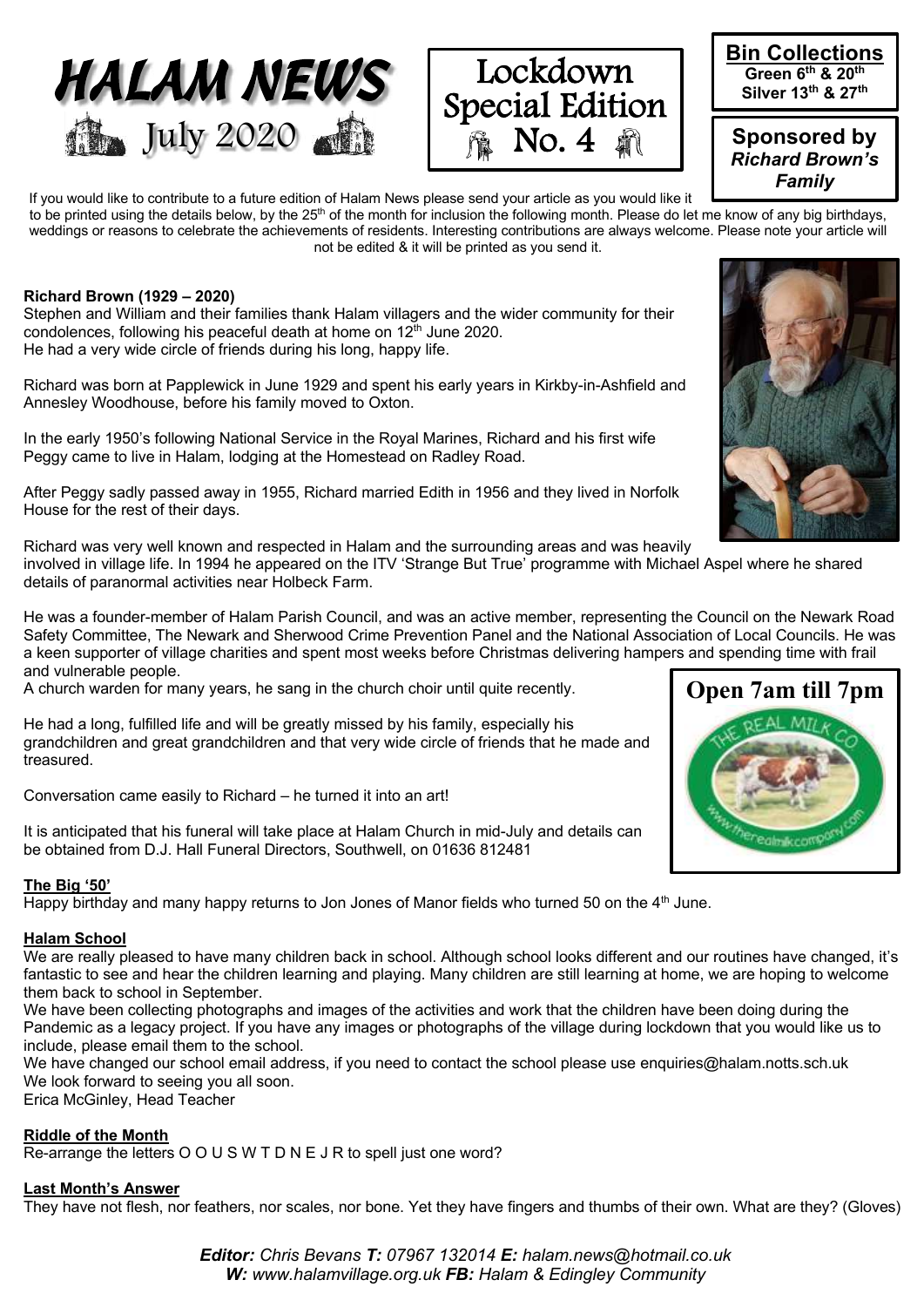## **Food bank collections.**

Thank you to everyone who has donated to the food bank so far. There is a box in the porch of the church for you to drop of any donations that you can spare for those less fortunate. Please donate what you can. Thank you.

## **St Michael The Archangel**

At the time of writing, Churches have been advised that they can open again for public worship from 4<sup>th</sup> July. However, this is subject to detailed guidance, with restrictions. We envisage being able to offer public worship from sometime in July and will announce the date as soon as we are able. In the meantime:

#### **St Michael's is now open for private prayer on each Sunday morning:**

The Church is open for private prayer from 10 a.m. to 12 noon, subject to Government guidelines. Please follow the guidance posted on the door before entering. We hope that the opening of the Church will provide comfort for those who would like to pray there.

## **Services, streamed, on the BBC and by telephone**

The Diocese, the Minster and a number of Churches in the Diocese are streaming services and reflections. These can be found via the following web sites:

www.southwell.anglican.org

www.southwellminster.org

The Church of England has services on its web site:

www.churchofengland.org

and also, a free phone line of hymns, reflections and prayers for those who cannot access the web. 0800 804 8044.

The BBC has regular services:

Sunday BBC1 Sunday Worship and Songs of Praise

Sunday Radio 4 8.10 a.m. Sunday Worship

Monday to Friday Radio 4 Long Wave 9.45 a.m. Daily Service **Are you feeling lonely and would like to chat. Please contact us:**

Briony Dickinson 01636 812569, Rev. Mary Foden Currie 01623 479838, Anne Godfrey 07717140705, Di Parrish 07831750430

## **Prayer at the Church gate**

Prayers are posted in the small notice board below the large board near the Church gate. The prayers are changed regularly. Please take a moment to pray when you pass the Church.

## **A message from Rev. Mary**

## Dear Friends

I was on a walk recently when across a glade of buttercups a rabbit scampered into the bracken. It was one of nature's surprise moments, Then I watched the local news when a familiar face came on the screen. Our own Chris Clay was being interviewed outside Southwell Minster on the day it reopened – yet another surprise.

In these dark times we need to hold on to these surprise moments.

On Sunday morning 21<sup>st</sup> June we were able to open our two churches for private prayer. We have to follow Government guidelines and these will be visible as you enter. So enjoy the prayerful quiet of these places which have seen centuries of worship enabling people to find that peace in joys and sorrows. A prayer for that Sunday bids us remember:

Faithful God, whose mercy never fails, deepen our faithfulness to you and to your living word, Jesus Christ our Lord.

God bless you all as you keep safe, keep faith, keep caring for one another.

## My love, Rev. Mary

#### **A message from Anne**

We are now able to hold funeral services in Church. We await further guidance about what this will allow us to do.

As a Church community we remember in our prayers all who are struggling in any way. If there is anyone you would like us to pray for, please contact me. 01636 814391 **Donations**

We would welcome donations. Contact – Church Wardens Penni Wells 01636 813491 or Glenys Herbert 01636 812335

## **Halam Parish Council Meeting – 7.30 pm Thursday 11th June 2020 held via Zoom due to Social-Distancing restrictions**

## **Present**

Simon Bust, Mr Andrew Paris, Mr Chris Bevans, Mrs Sarah Godfrey, Mrs Glenys Herbert, Mrs Janet Simmonds, Mr Ganesh Subramanian

## **Planning**

1. Springfield Bungalow, The Turnpike: Demolition of the existing property and construction of a new dwelling – Four letters of objection from neighbours were received. The application was not supported: unanimously against. Parish Council comments - concerns about the impact the proposal could have on the privacy of neighbouring properties, and the overdevelopment of the site.

2. Rosebeck Back Lane: Householder application for one storey front and side extensions, two storey side and rear extensions and a new detached garage (resubmission) – agreed to support: six for with one abstention

## **Development on Halam House Farm (Shaw's) land**

Possible names for the new development were discussed and the name "Shaw's Orchard" was unanimously agreed.

## **Other**

District Councillor Malcolm Brock reminded the parish council that if their opinion on a planning application differed from the Planning Officer's recommendation, then they could request that the application should go before the district council planning committee, rather than be decided by the Planning Officer under delegated powers.

## **Date of next meeting**

The next parish council meeting will be held on Thursday 9<sup>th</sup> July. This meeting will most likely be via Zoom; any members of the public wishing to view the meeting should contact the clerk, Patrick Rickett on rickett@live.co.uk.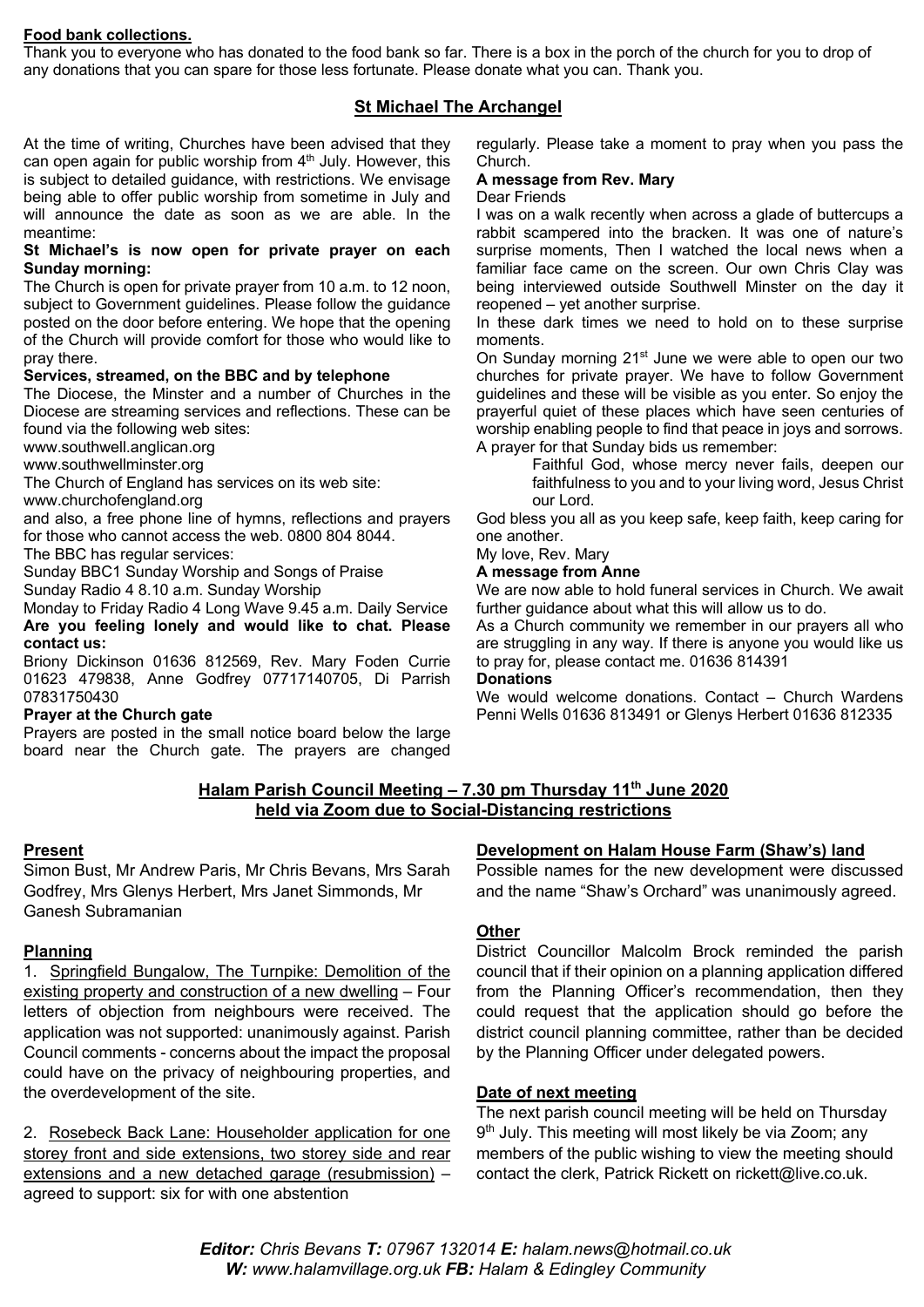# *HALAM NEWS* **像 August 2020 @**



If you would like to contribute to a future edition of Halam News please send your article as you would like it to be printed using the details below, by the 25<sup>th</sup> of the month for inclusion the following month. Please do let me know of any big birthdays, weddings or reasons to celebrate the achievements of residents. Interesting contributions are always welcome. Please note your article will not be edited & it will be printed as you send it.

## **Golden Wedding Anniversary**

Congratulations to Tony and Maureen Hallam who celebrated their 50<sup>th</sup> Wedding anniversary on the 4th July.

## **Graduation**

Congratulations to Evie Hoggard who has graduated from Nottingham Trent University with a first in Broadcast Journalism, also receiving the award for highest achieving student on the course!

## **A Thank You**

I would very much like to thank all the wonderful

people of the village for their very kind wishes on the occasion of a rather big birthday, my family had apparently organised all sort of events, but the dreaded Covid intervened but it just made the day even more unexpected as

the village took over and sent cards, flowers and good wishes and just made such a wonderful day of fun and laughter which I enjoyed so very much. Thank you all so much it was greatly appreciated – Glenys.

## *St Michael The Archangel*

We are pleased to announce that from 2<sup>nd</sup> August we will be holding services again in Church, though there will be differences because of the regulations – no singing and social distancing.

**Private Prayer.** The Church will continue to be closed at other times but can be opened for private prayer by arrangement with the Church Wardens, Glenys Herbert 01636 812335 or Penni Wells 01636 813491.

## **Are you feeling lonely and would like to chat? Please contact us:**

Briony Dickinson 01636 812569, Rev. Mary Foden Currie 01623 479838, Anne Godfrey 07717140705, Di Parrish 07831750430 **Message from Rev. Mary**

As I write this on a Monday morning there is a gentle breeze blowing my neighbour's tall tree. It speaks to me of God's Holy Spirit which can come gently or powerfully to stir us up.

Since we have been allowed to come together in public worship our services so far have been outside, and it has been liberating to worship outside – "the church without walls!" Many too have said how much they have benefitted from services online. We have seen that Church has good news to share in all sorts of different ways.

One of the readings in July was the Parable of the Sower where the seed was received in different ways. We can picture Jesus in the open air watching the farmer sowing as He speaks to the crowds.

In August we are starting to hold our service inside Church. It will be very different as we follow the guidelines to keep everyone safe with social distancing. We can have music but no singing as yet but as St Paul wrote to Timothy: "the word of God is not chained."

A prayer: God of our pilgrimage. You have led us to the living water. Refresh and sustain us as we go forward on our journey in the name of Jesus Christ our Lord. Amen. God bless you all. Rev. Mary.

## **Donations**

We would welcome donations. Contact – Church Wardens Penni Wells 01636 813491 or Glenys Herbert 01636 812335

## **Free to a good home**

A wicker style dog bed and some packets of tuna and salmon cat food – see Victoria Starkey

## **This Month's Riddle**

What can you hold in your left hand but not in your right?

## **Thinking of extending?**

I am a fully qualified architectural designer and offer a complete service including design drawings, planning applications and building regulation approvals. Contact John Thornewill (formally with Martin Hubbard and assoc) on 01636 812334 or email john@jmtdesign.co for a free consultation and advice.

## **Last Month's Answer**

Re-arrange the letters O O U S W T D N E J R to spell just one word? (JUST ONE WORD)

*Editor: Chris Bevans T: 07967 132014 E: halam.news@hotmail.co.uk W: www.halamvillage.org.uk FB: Halam & Edingley Community*





**August Sun 2nd 09.30 - Morning Worship Sun 9th 10.30 - Holy Communion** (contemporary language) **Sun 16th 9.30 - All Age Worship Sun 23rd 10.30 - Holy Communion**

(traditional language) **Sun 30th 10.00 - A service of reflective readings and prayers.** (This service will be held outside if the weather is suitable.)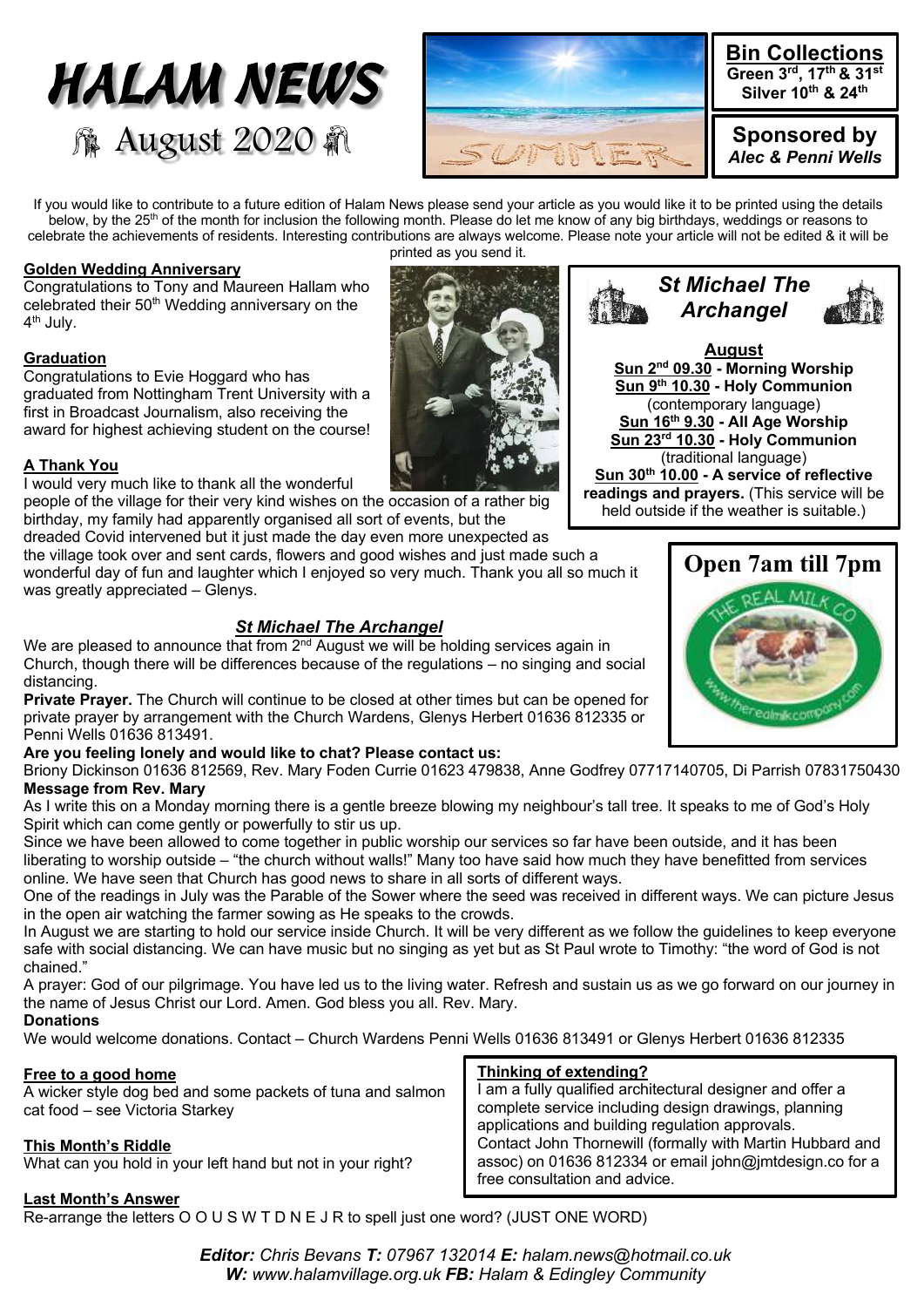



If you would like to contribute to a future edition of Halam News please send your article as you would like it to be printed using the details below, by the 25<sup>th</sup> of the month for inclusion the following month. Please do let me know of any big birthdays, weddings or reasons to celebrate the achievements of residents. Interesting contributions are always welcome. Please note your article will not be edited & it will be printed as you send it.

## **St Michael The Archangel**

**Services.** There continue to be restrictions and it is now mandatory for members of the congregation to wear a mask in Church. Although currently there can be no congregational singing there will be music at each service.

**Harvest celebrations:** Because we can only have up to 20 people at each service, we are holding two services and asking people to book. Please contact Penni Wells (01636 813491) or Glenys Herbert (01636 812335) to book your place. These services will, as in previous years, be readings, prayers and music. We will be collecting both fresh produce and tinned food at Church to donate to Framework (for Homeless people) on Saturday morning (26<sup>th</sup>) 10 a.m. until 12 noon. Also, there will be an opportunity on Saturday morning and at both services to donate to the work of

Christian Aid. The demands on its resources have increased hugely because of the pandemic whilst donations have been significantly reduced because there was no door to door collections or events in Christian Aid week.

**Private Prayer.** The Church will continue to be closed at other times but can be opened for private prayer by arrangement with the Church Wardens, Glenys Herbert 01636 812335 or Penni Wells 01636 813491.

**For the Housebound: Services, streamed, on the BBC and by telephone** There continues to be services available as follows:

www.southwellminster.org www.southwell.anglican.org www.churchofengland.org and also, a free phone line of hymns, reflections and prayers for those who cannot access the web. 0800 804 8044.

The BBC: Sunday BBC1Songs of Praise; Sunday Radio 4 8.10 a.m. Sunday Worship; Monday to Friday Radio 4 Long Wave 9.45 a.m. Daily Service

## **Are you feeling lonely and would like to chat? Please contact us:**

Briony Dickinson 01636 812569, Rev. Mary Foden Currie 01623 479838, Anne Godfrey 01636 814391, Di Parrish 07831750430

## **Message from Rev. Mary**

I was reminded that soon the season of "mists and mellow fruitfulness" will be upon us as I made a crumble with Anne and Howard's delicious plums.

Hopefully our children will again be heard in the playground at Halam School.

Life is still challenging as we need to stay alert and keep distancing, but it is lovely that we can worship again in our beautiful Church even if we can't sing or sit close together!

In one of our services Alec played part of the hymn: "In Christ Alone". The words are very powerful reminding us that Christ is our light and our strength in holding us in the storms and revealing the depths of love and peace as we stand in His Love.

So, as we go forward into the unknown future, let us take courage for we will come through all this. Let us continue to be there for each other ministering in ways we feel called to do. Blessing and Love, Rev. Mary.

## **A Plea for help.**

I would ask all the people who help plus as many who could spare an hour or so to gather in the church yard on September 19th to see if we can get a good clear up before the winter, strimmers etc. will be needed and much appreciated cake and coffee tea etc will be provided all at a proper distance. thank you all for the support you give. Glenys

## **Bench on the Verge Outside the Church**

The wooden bench outside the church once had a small dedication plaque which is now missing – you can just see a faint outline of where it was and the four screw holes by which it was attached. It would be nice to replace the plaque and honour the original dedication. Does anyone remember what the plaque said?

Please contact Pat Ricket, or Andrew Paris (815844) if you can help.

## **This Month's Riddle**

What goes up and down but doesn't move?

**Last Month's Answer** 

What can you hold in your left hand but not in your right? (Your right elbow)

**Open 7am till 7pm**

*Editor: Chris Bevans T: 07967 132014 E: halam.news@hotmail.co.uk W: www.halamvillage.org.uk FB: Halam Village Community*



**Sun 6th 09.30 - Morning Worship**

*St Michael The Archangel*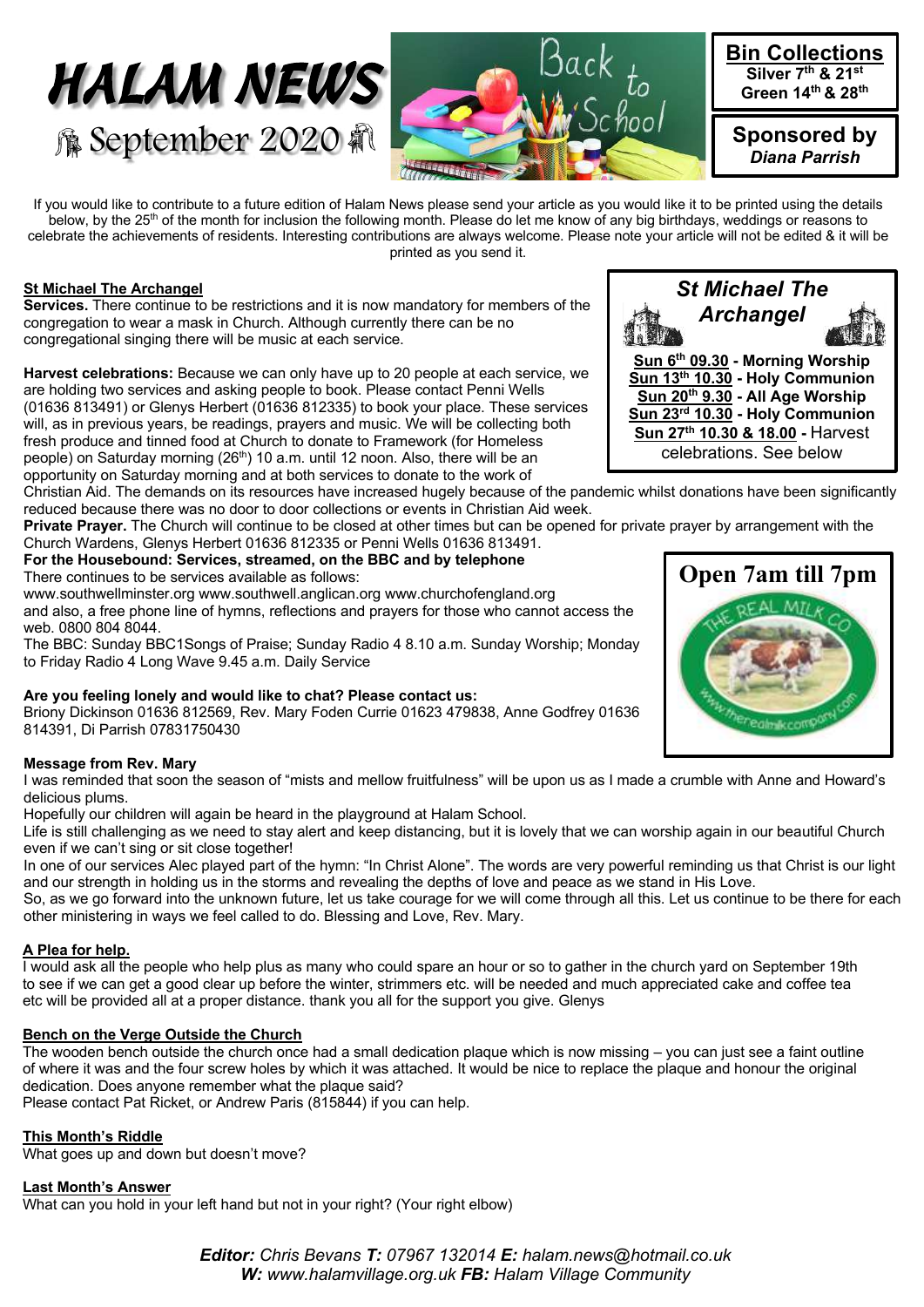## **Issues Affecting Halam - Parish Engagement with the Parish Council**

Every planning application submitted to Newark & Sherwood District Council for Halam is put before Halam parish council for consideration and discussion. The parish council, as a statutory consultative body, feeds back its comments to the district council along with its proposal to either support or not support the application. While not binding, the view of the parish council is taken into consideration by the District Council when deciding whether or not to grant planning permission.

As Halam's parish council we try to represent the village in the way we operate and the decisions we make. The residents' views and feedback to the parish council are invaluable in helping us to make these decisions, but we can only be guided by whatever information and feedback is given to us prior to our meetings. We want to hear what people living in Halam think so we can properly represent the views of the village.

If you have any comments you want to make or issues you want to raise about any parish matters especially where any planning applications are concerned, it is important for you to contact the parish council via the Clerk, Pat Rickett, or the parish council Chair, Simon Bust. You can also attend any parish council meeting to express your views – the Chair will allow a part of the meeting to be open for any attendees to speak. Under normal circumstances all parish council meetings are held at 7.30 pm in the village hall on the second Thursday of every month, but currently, due to social distancing, the meetings are being held via Zoom. However, you can still be involved in the Zoom meetings by contacting the Clerk prior to the meeting.

We are your parish council, but we can only fully represent the parish if people living in the village let us know their views and opinions. Please let us know what you think about any matters affecting Halam – thank you!

#### **Halam Parish Council Meeting - 7.30 pm Thursday 30th July 2020 held via Zoom due to Social-Distancing restriction.**

#### **Present**

Mr Simon Bust, Mr Andrew Paris, Mrs Sarah Godfrey, Mrs Glenys Herbert, Mrs Janet Simmonds

## **Apologies**

Mr Chris Bevans, Mr Ganesh Subramanian

#### **Village Hall**

A request had been received to hire the village hall. It was agreed that any potential hirers of the hall should produce a risk assessment and a plan as to how the issue of coronavirus was to be handled during the hiring/event. This plan would then be considered by the parish council and if it was felt to be satisfactory then the hiring could go ahead.

## **Roads & Hedges**

Footpath, School Lane – the existing stile has fallen apart and County Council have suggested two methods of replacement; these would both do away with the stile but still restrict access to foot traffic: (a) metal hoops similar to those on the Southwell Trail, (b) a pair of wooden fences with a gap between to allow pedestrians to pass but not horses or motor vehicles. Option (b) was agreed on – wooden fences – as being more in keeping with Halam's rural setting.

Road Name: Mansfield Road/The Turnpike – an issued was raised by a parishioner that as their house was just past the bridge over the Halam Beck, the current sign (on the bridge) indicated that their address would be "Mansfield Road". However, on some paperwork and some official documents their address was given as "The Turnpike". This was liable to cause some confusion, and it was requested that the road name sign currently on the bridge should be moved further out of the village. After some discussion it was agreed (with one vote against) to leave the sign in its current position.

Wall along Radley Road at Shaws' Orchard Development – concern was expressed as to the lack of care being taken in the demolition (and resiting) of this wall. It was agreed that the Clerk should contact Planning Enforcement to advise them of the parish council's concerns.

#### **Planning**

Construction of a solar farm and battery stations together with all associated works, equipment and necessary infrastructure – Land North of Halloughton, Southwell – the application for a solar farm of over 100 hectares (250 acres) was discussed. The site lies between the road from Southwell to Oxton and the road from Southwell to Lowdham. It was reported that Halloughton parish council were very likely to reject this application at their next meeting. It was agreed (4 with one against) that the parish council could not support this application. It was felt to be too large a site with a loss of quality agricultural land, it would have a great visual impact on the surrounding countryside being visible from many vantage points and would have a major negative impact on the surrounding villages and towns.

#### **Finance**

It was agreed unanimously to pay the parishes proportion of the costs of last year's election (note: the hire of the village for the election earned more income than these costs)

#### **Date of next meeting**

The next parish council meeting will be held on Thursday 10<sup>th</sup> September, unless any urgent matters arise in the meantime. Any meeting will most likely be via Zoom; members of the public wishing to view the meeting should contact the clerk, Patrick Rickett on rickett@live.co.uk



AVON CALLING! Thank you to all my local supporters that have helped me by ordering AVON online during lockdown.

You can still continue to do this by going to my online shop: www.avon.uk.com/store/Katie-HalamVillage, if your order is £20.00 or more you get free direct delivery! If you are really missing the brochure or are new to the village and would like to have one posted through your door, please give me a call, and I would be happy to bring you one. Thank you, Katie Bevans 07717408008.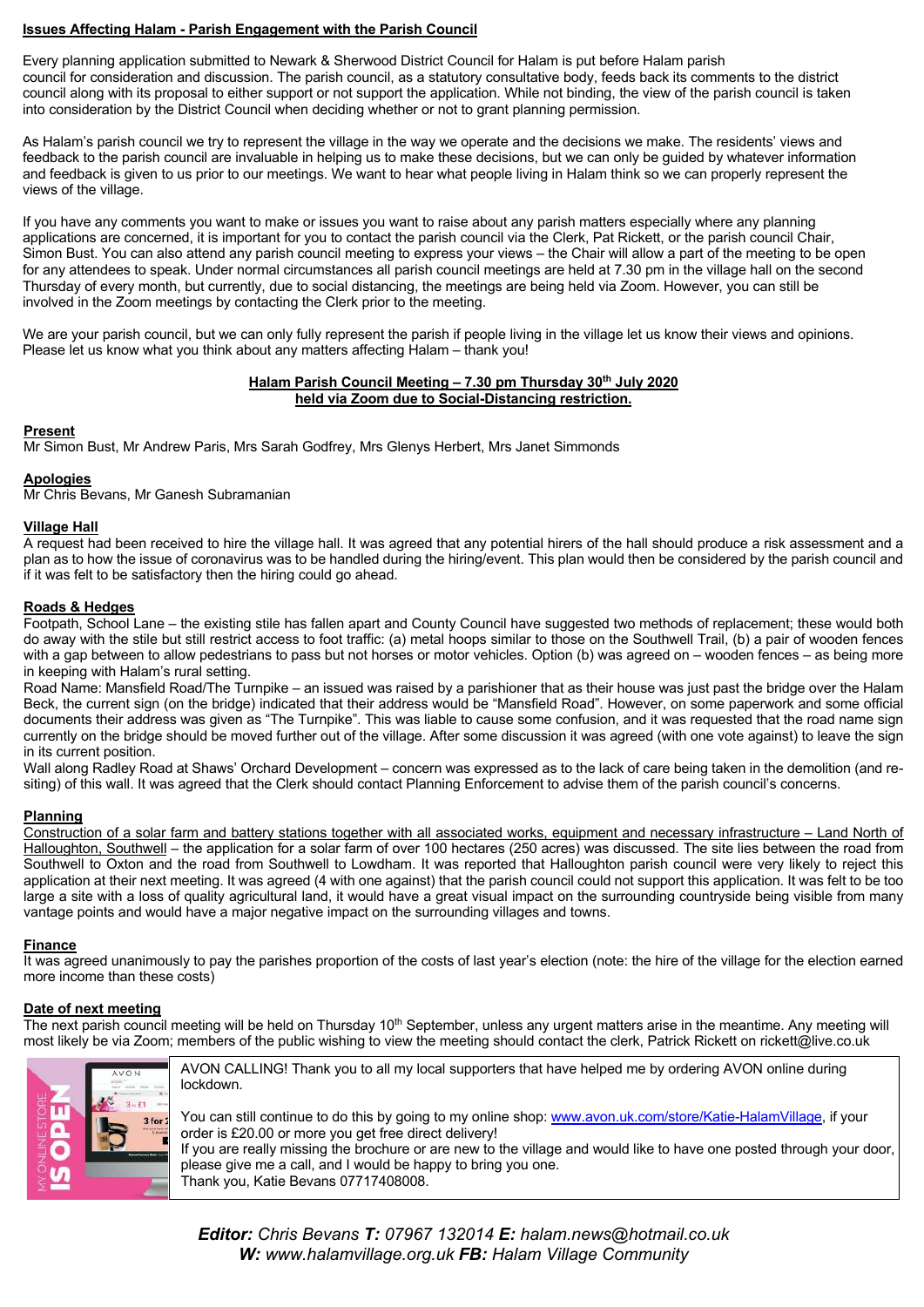



If you would like to contribute to a future edition of Halam News please send your article as you would like it to be printed using the details below, by the 25<sup>th</sup> of the month for inclusion the following month. Please do let me know of any big birthdays, weddings or reasons to celebrate the achievements of residents. Interesting contributions are always welcome. Please note

your article will not be edited & it will be printed as you send it.

# *St Michael The Archangel*

**Services.** There continue to be restrictions and it is now mandatory for members of the congregation to wear a mask in Church. Although currently there can be no congregational singing there will be music at each service.

**\*Memorial/Bereavement Service.** As in previous years we will light candles and create a tree of remembrance for those who have died. Please let Anne (01636 814391) know if you would like to attend.

**Private Prayer.** The Church will continue to be closed at other times but can be opened for private prayer by arrangement with the Church Wardens, Glenys Herbert 01636 812335 or Penni Wells 01636 813491.

## **For the Housebound: Services, streamed, on the BBC and by telephone**

There continues to be services available as follows: www.southwellminster.org www.southwell.anglican.org or www.churchofengland.org

and also, a free phone line of hymns, reflections and prayers for those who cannot access the web. 0800 804 8044.

The BBC: Sunday BBC1Songs of Praise; Sunday Radio 4 8.10 a.m. Sunday Worship; Monday to Friday Radio 4 Long Wave 9.45 a.m. Daily Service

## **Are you feeling lonely and would like to chat? Please contact us:**

Briony Dickinson 01636 812569, Rev. Mary Foden Currie 01623 479838, Anne Godfrey 01636 814391, Di Parrish 07831750430

**Prayer requests.** Please contact Anne Godfrey

#### **Christmas Cards**

We have good quality cards with a picture of one of the windows in the Church suitable for Christmas and other occasions as they are left blank for your own message. In packs of 5, priced £2. All proceeds to Church funds. Available from Penni and Alec Wells (01636 813491)

## **Message from Rev. Mary**

The season of Autumn reflects the artistic handiwork of our Creator. God chooses vivid colours to paint the trees, hedgerows and flowers. I love to find a horse-chestnut and open it to hold its shining brown conker. It is a time as the harvest hymn reminds us "to be thankful" for the generosity of God. Soon it will be also time to "Remember" as we thank God for our freedom and all who fought to secure it.

Life is still challenging as there is uncertainty as winter approaches as to whether the virus will spike. However, we press on caring, praying, ministering to one another knowing that one day "all will be well" again. One of our Church members remarked as he donned his mask, "oh well, the road to Damascus. It was on that road that Saul had a life changing experience!

So, take each day as a new gift as we try to make a difference. Blessings and Love. Rev. Mary

## **A Thank You!**

I would like to thank the wonderful group of volunteers who turned up for the churchyard day and worked very hard and have made such an obvious difference to the both sides of the church. The wonderful tools that you all turned up with and used so enthusiastically have made such a very big task so much easier to achieve and we all enjoyed the laughter and banter that takes place while we work. THANK YOU ALL so very much! Glenys.

## **Pumpkin Carving Competition**

Please join in our Halloween competition by carving a pumpkin and place it at the end of your drive. If you live away from the main road and would like to let me know you have taken part please just send me a message or post a picture to our Facebook group. Judging will take place in the last week of October. Good Luck!!!!

## **Bags 2 School**

One of the few fundraisings options still available to Halam PTFA is Bags 2 School and they need your help. Please clear out your houses and put any unwanted clothes, shoes, handbags or curtains into a bag and leave outside the village hall by 9am on Thursday  $5<sup>th</sup>$ Nov. A shelter will be provided if the weather is not favourable. If you would like to support but would like to arrange a collection of your bags, then please call Chris Bevans (Details below)

**October**

**Sun 4th 9.30** Morning Worship - Anne **Sun 11th 10.30** Holy Communion – Rev. Mary **Sun 18th 9.30** Morning Worship (All Age) - Anne **Sun 25th 10.30 a.m.** Holy Communion – Rev. Mary

## **November**

**Sun 1st 9.30 a.m.** Morning Worship **-** Anne **Wed 4th 7.30 p.m.** Memorial/Bereavement Service **\* See** note.

**Sun 8th 10.30** Remembrance Day service – Rev. **Mary** 







T: 07854 519371 E: info@tvgarner.co.uk W: www.tygarner.co.uk

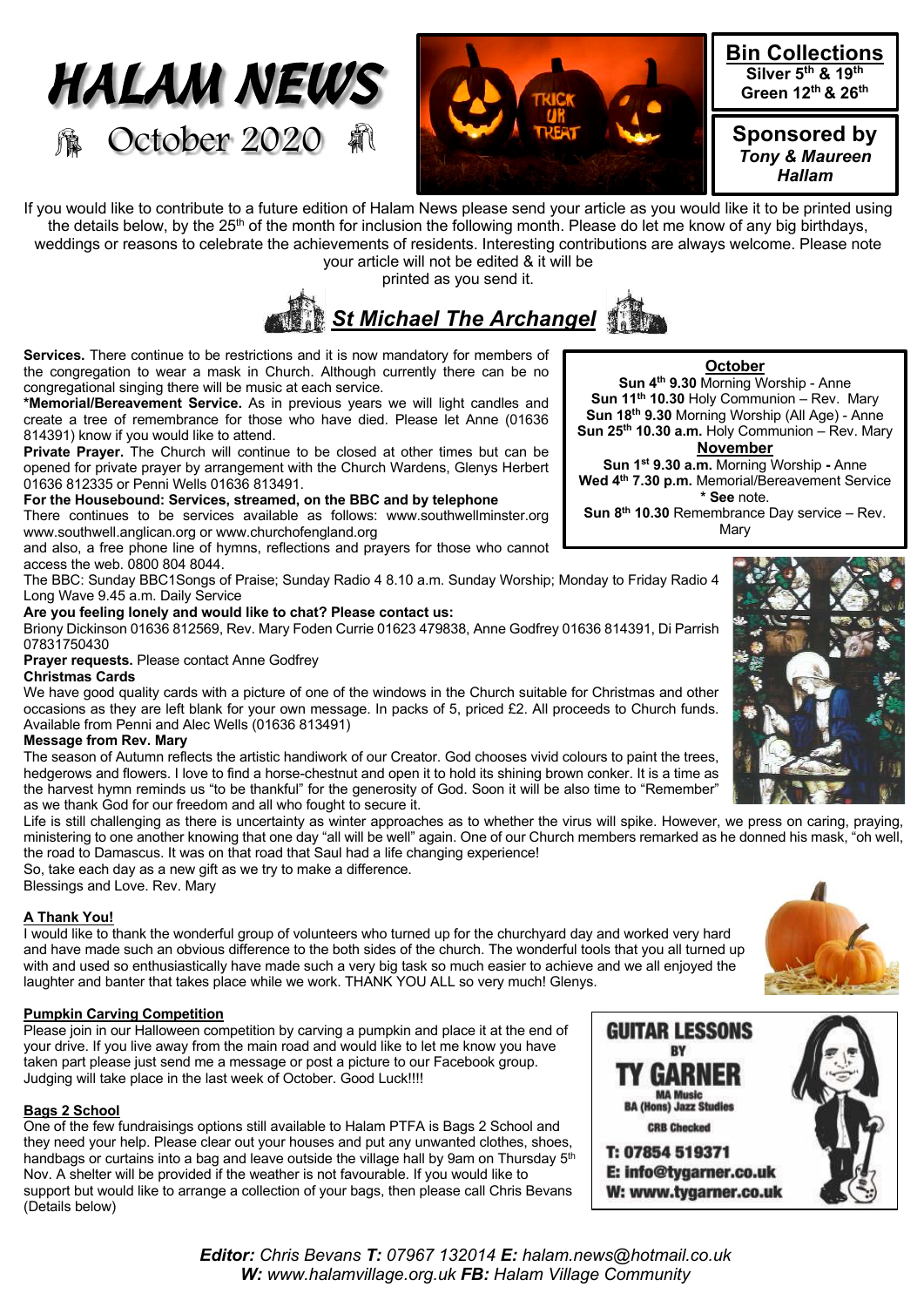#### **Parking**

It is carting season for the farmers please do be considerate with where and how you park your vehicle as this can make getting around in tractors quite a challenge. Thank you.

#### **This Month's Riddle**

Who is that with a neck and no head, two arms and no hands? What is it?

#### **Last Month's Answer**

What goes up and down but doesn't move? (A Staircase)



## **Halam Parish Council Meeting – 7.30 pm Thursday 10th September 2020 held via Zoom due to Social-Distancing restrictions**

#### **Present**

Simon Bust, Mr Andrew Paris, Mr Chris Bevans, Mrs Glenys Herbert, Mrs Janet Simmonds, Mr Ganesh Subramanian

**Apologies**

Mrs Sarah Godfrey

#### **Village Hall**

Three enquiries have been received from potential renters for the village hall. The responsibilities of the parish council to ensure a Covid safe environment and procedures along with social distancing and Track & Trace requirements were discussed. It was agreed unanimously that given the difficulties in implementing and monitoring safe hiring's, the village hall should remain closed for the time being. Chris Bevans will contact the enquirers to explain the situation.

#### **Roads & Hedges**

Gateway Signs  $-11<sup>th</sup>$  September is the cut-off date for applications for funding from the County Council. It was agreed to apply for funding for up to four gateway signs for the village. A draft design for the signs had been approved at the January meeting, but it is now clear that the addition of the County Council logo is also required. There was a discussion regarding the final design for these important signs and it was agreed that a revised design would be discussed with Sarah Godfrey and the proposal(s) would be circulated in the village by Facebook and Halam News. Wall in front of Shaws' Orchard – planning had been contacted by the Clerk who had been told that planning had no issues with the

work done so far. District Councillor Penny Wells had forwarded a letter from Planning to the Clerk.

#### **Allotments**

One allotment has now been given up. An enquiry has been received from an individual for three allotments with a request to keep livestock (chickens and pigs) on the land. It was unanimously agreed that while there were no objections to one person renting three of the allotments, the keeping of pigs could not be allowed, but there would be no issue with keeping a reasonable number of chickens there. Comment was made that any chickens would be vulnerable to foxes and other predators and that the potential tenant should be made aware of this.

#### **Planning**

1. Alterations and extensions to existing building: Blonds, The Turnpike – no correspondence has been received from

neighbours. The applicant outlined the plans and answered queries from the parish council. The application was supported unanimously.

2. Remove garage roof and construct a new first-floor annex: Fairfield House, School Lane – no correspondence has been received from neighbours. The application was supported unanimously.

3. Existing double garage door to be removed and replaced with 2 no. single garage doors with central brick pier infill, and garden storeroom/outbuildings to be demolished and replaced with single storey extension to form home gym, office and garden store: Church Farm House, Radley Road - two letters of objection have been received from neighbours. The applicant outlined the plans and answered queries from the parish council and one neighbour explained the issues they have with the proposal. After discussion it was agreed unanimously that while in principle there wasn't a problem with an extension to the garage/garden store, the parish council decide NOT to support this particular application. Grounds: over-bearing aspect and overshadowing of adjacent property (too tall/too long) and the use of materials out of keeping with the village (dark grey zinc roof and grey cladding). The parish council generally agreed that a revised proposal with less impact on the neighbours using more traditional materials could be looked on more favourably.

#### **Planning Decisions**

The following applications have been approved by Newark & Sherwood District Council: -

1. Householder application for new timber framed garage: Kirby's Orchard, The Turnpike

2. Demolition of the existing property and construction of a new dwelling: Springfield Bungalow, The Turnpike

3. Householder application for one storey front and side extensions, two storey side and rear extensions and a new detached garage: Rosebeck, Back Lane

#### **Finance**

It was agreed unanimously to approve the End of Year Accounts, and to sign off the associated documentation.

#### **Date of next meeting**

The next parish council meeting will be held on Thursday 8<sup>th</sup> October, unless any urgent matters arise in the meantime. Any meeting will most likely be via Zoom; members of the public wishing to view the meeting should contact the clerk, Patrick Rickett on rickett@live.co.uk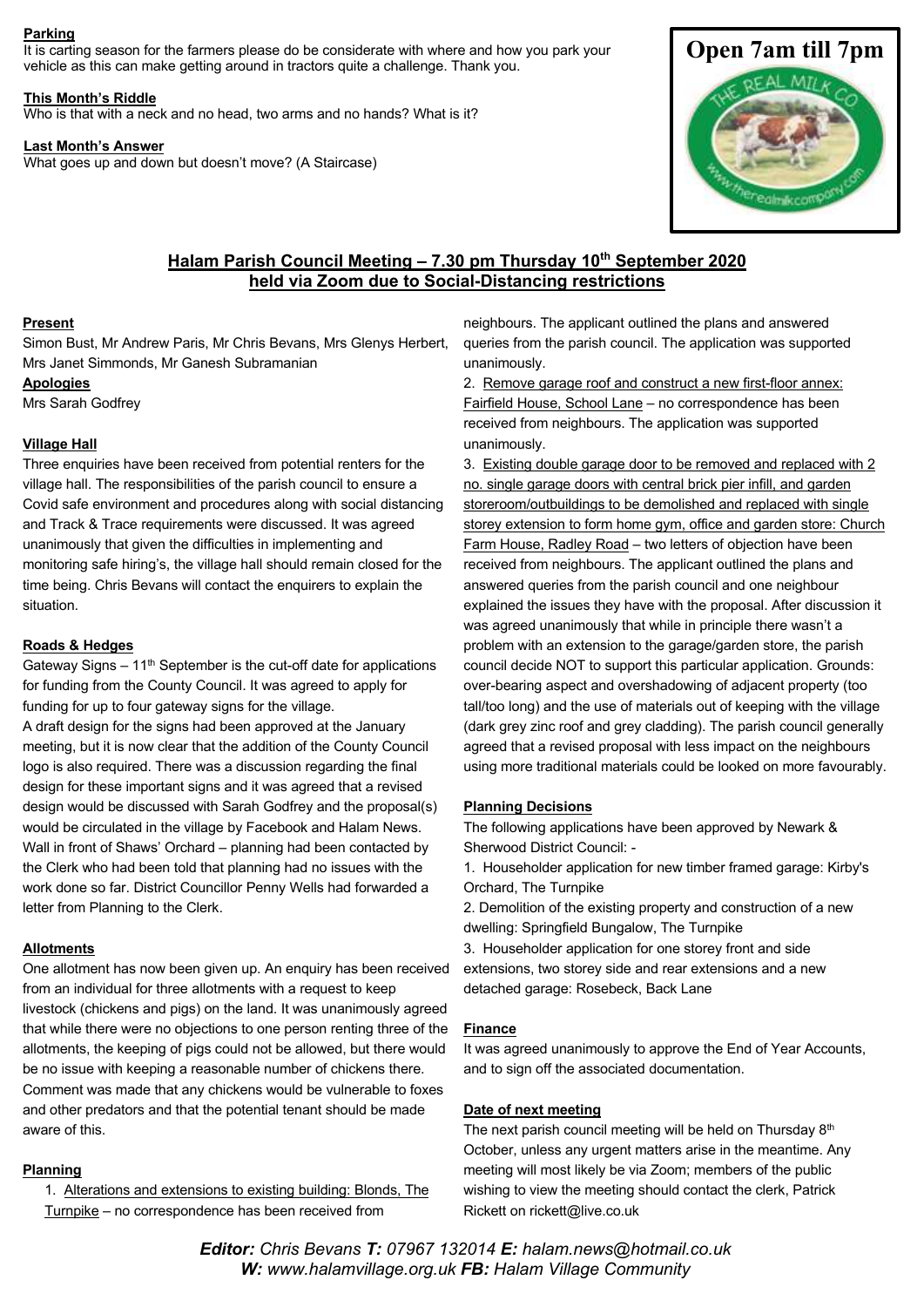





**Bin Collections Silver 2nd, 16th & 30th Green 9th & 23rd** 

**Sponsored by**  *The Bust & Bevans Families*

If you would like to contribute to a future edition of Halam News please send your article as you would like it to be printed using the details below, by the 25<sup>th</sup> of the month for inclusion the following month. Please do let me know of any big birthdays, weddings or reasons to celebrate the achievements of residents. Interesting contributions are always welcome. Please note your article will not be edited & it will be printed as you send it.



**Services.** There continue to be restrictions and it is now mandatory for members of the congregation to wear a mask in Church. Although currently there can be no congregational singing there will be music at each service.

**Remembrance Day Service.** Please book by contacting one of the Wardens – Penni Wells 01636 813491 or Glenys Herbert 01636 812335

**Private Prayer.** The Church will continue to be closed at other times but can be opened for private prayer by arrangement with the Church Wardens, Glenys Herbert 01636 812335 or Penni Wells 01636 813491.

**For the Housebound: Services, streamed, on the BBC and by telephone**

There continues to be services available as follows:

www.southwellminster.org

www.southwell.anglican.org

www.churchofengland.org

and also, a free phone line of hymns, reflections and prayers for those who cannot access the web. 0800 804 8044.

The BBC: Sunday BBC1Songs of Praise; Sunday Radio 4 8.10 a.m. Sunday Worship; Monday to Friday Radio 4 Long Wave 9.45 a.m. Daily Service

#### **Are you feeling lonely and would like to chat? Please contact us:**

Briony Dickinson 01636 812569, Rev. Mary Foden Currie 01623 479838, Anne Godfrey 01636 814391, Di Parrish 07831750430

#### **Prayer requests.** Please contact Anne **Christmas Cards**

We have good quality cards with a picture of one of the windows in the Church suitable for Christmas and other occasions as they are left blank for your own message. In packs of 5, priced £2. All proceeds to Church funds. Available from Penni and Alec Wells (01636 813491)

**Great Notts Toy Appeal** For many years this appeal has allowed children from disadvantaged families throughout Nottinghamshire to receive Christmas Presents. This year it is needed more than ever. We will be collecting before and during the services on 15<sup>th</sup> and 22<sup>nd</sup>. Toys should be new and not wrapped. No toys of war. Thank you. Any queries please contact Anne.

## **Message from Rev. Mary**

I have recently enjoyed a few days in the New Forest. It was interesting to see the horses and ponies in such beautiful surroundings. In these challenging and uncertain days, it helps to refocus on different things and to remember that there will be an end to this.

November is a month when we remember. November 1<sup>st</sup> is All Saints Day when we remember those who have been a beacon of hope throughout the centuries and today, In November we think of St Martin who was a Roman soldier who became a Christian. One day he saw a beggar under a bridge. He cut his cloak in half and wrapped half around the poor man. That night he had a dream. In it Jesus was wearing the half cloak. Being kind to the beggar was as if he had done this for Jesus. In November we remember too those who gave their lives in the cause of freedom and those who still suffer as a result of wars. This year our Act of Remembrance has to be different, but we can still have an Act of Remembrance and be thankful for that sacrifice.

So, thank you for all you do to care for each other and for giving to our food bank.

Stay safe, keep faith, keep being there for each other. Every blessing. Rev. Mary

## **Christian Aid Update.**

This year we as a PCC, decided to donate our Harvest Festival Collection to Christian Aid. As co-ordinator I am very happy to thank all those who have contributed with or without gift aid to this charity.

All charities of course, have been so hard hit this year so anything we can offer is warmly welcomed. If you would like an envelope to make a donation, I still have some spare and would be very pleased to pop the envelope through your door - and my back-door letter box will happily accept your generosity - as will Southwell Treasurer.

Together with donations outside church, so far, we have contributed £249.41 which has been duly delivered to the Southwell Treasurer.

With best wishes and many thanks again Bev Perks – 812181

**November Sun 1st 9.30** Morning Worship for All Saints - Anne **Sun 8th 10.30** Remembrance Day Service in Church **\*Please see note re. booking** – Rev. Mary **Sun 15th 9.30** Morning Worship (All Age) - Anne **Sun 22nd 10.30 a.m.** Holy Communion – Rev. Mary **Sun 29th 10.30 a.m.** Holy Communion – Rev Mary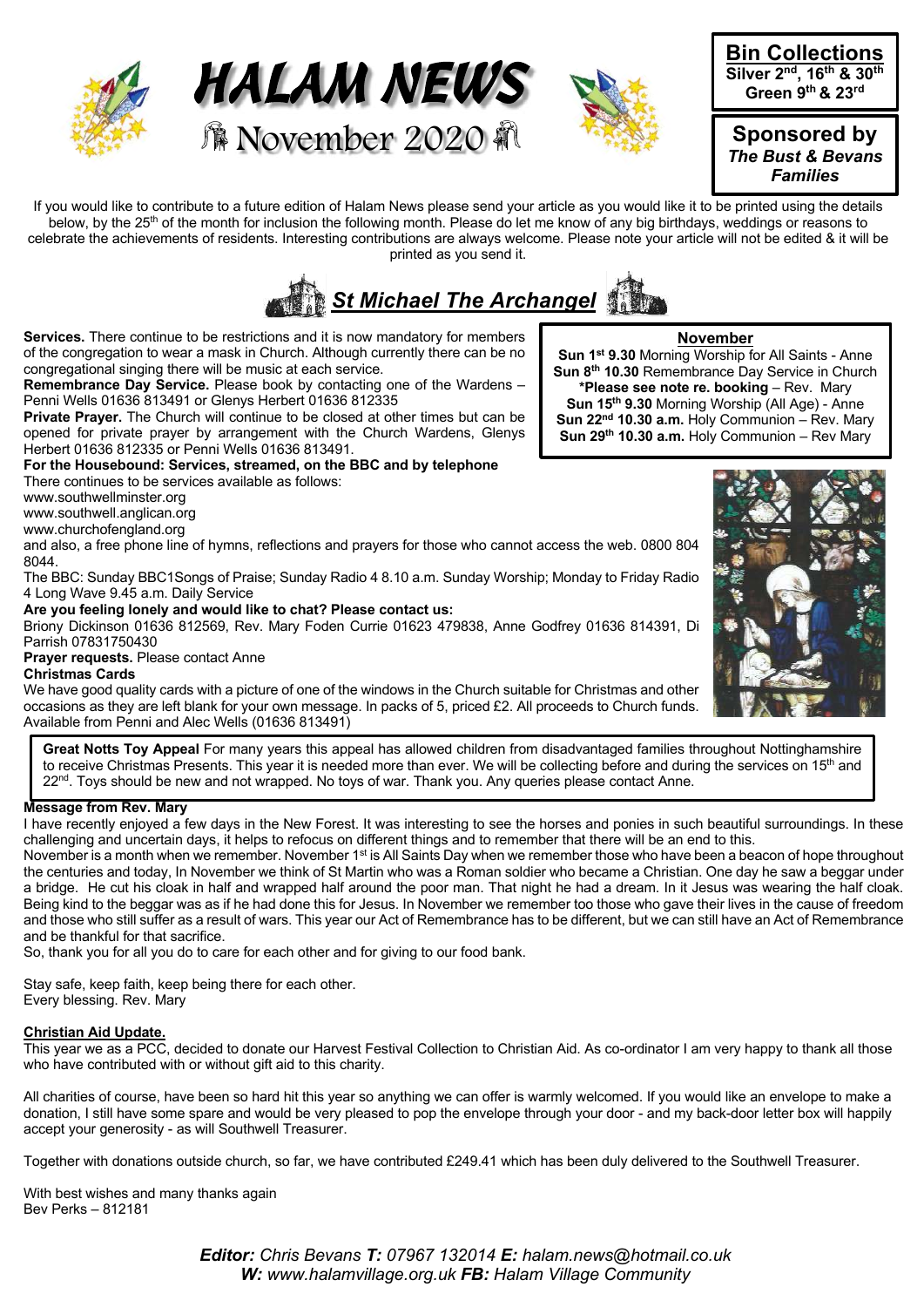## **Parish Pump a**

## **Eleanor Joan Bust (Nee Glazebrook) 31/12/1930 – 01/10/2020**

It is with great sadness that on the  $1<sup>st</sup>$  October, Halam lost one of its oldest and most respected residents. Eleanor was a "Halam Gal" all of her life. Born in Roseneath on Radley Rd, later marrying Eric Bust in Halam Church and moving into Annesley House where she began to raise her family, they moved into the Farmhouse at Strickland Farm in 1975. She was widowed in 2000 when Eric passed away. She decided to downsize in 2008 and she moved into The Workshop that was especially converted from the outbuildings of the Farmhouse to provide a 1-bedroom annexe for her. This is where she was to live out her years.

The most important thing to Eleanor was her family and by them she will be sorely missed.

The family would like to say thank you for all of the kind words of condolence that they have received.

## **70th Birthday**

Belated Birthday Greetings to Howard Godfrey who turned 70 on 5<sup>th</sup> October.

## **2020 Hedgehog Surveys in Halam**

The results are in! Halam is home to a small hedgehog population with an equal ratio of male vs female (this is a terrific sign of a healthy population). There is a large number of one-year old hedgehogs around (born summer 2019) and all are in great condition. What's more, they have all surpassed the minimum body weight needed for their upcoming hibernation! Hotpots of hedgehog activity included the churchyard, the gardens and fields behind the salon and Manor Fields. I cannot thank my incredible volunteers enough who have not only made this project possible, but a great success!

## **Update on the Map of Halam's Homes**

Back in May, I suggested that we create a map of Halam's homes using the "what3words" app to make it easier for delivery drivers and the emergency services to find our homes. Well, thanks to help from Ian, Michelle and Kate Drury and also from Rachel and Lily Smith, we now have a **first draft** of a Google map of Halam's homes and amenities. Please take a look: **http://bit.ly/HalamMap**

If you click on the 'magnifying glass' search icon in the red bar at the top, you can type in your house-name and discover your "what3words" address as well as your GPS coordinates. You can quote either of these to help someone find your house. Alternatively, you can use the two drop-down menus in left-hand information column to find the locations of Halam's 15 amenities or 171 houses, listed alphabetically.

This map is very much a **work in progress**, so if you spot any errors, please email me, so that I can correct them: **purba@choudhury.u-net.com**

Also, it's been a fascinating process – who knew that there are 171 houses in the village (not including the ones currently being built)? That 71 of these houses are on Radley Road? And that the next two most populated roads are The Turnpike (27 houses) followed by Back Lane (18 houses)?! Trying to establish where the boundary of the Parishes of Halam and Edingley is, was also a bit tricky!

If you do not have access to the internet, please ask someone to print off this spreadsheet: **http://bit.ly/HalamSpreadsheet**, so that you can find out the 'what3words' address and/or GPS coordinates for your own home. (For the spreadsheet to print off in a 'landscape' orientation, you will have to open it using "Google Sheets").

If you have any questions about how to use the Halam map or suggestions for improving the map, I'd love to hear from you! Please get in touch using the email address above.

Purba Choudhury (Halam Grange ///bookmark.speeding.skipped)

## **Pumpkin Carving Competition**

Thank you to everyone who took part in this competition the winners will be announced in next month's edition.

## **Bags 2 School**

One of the few fundraisings options still available to Halam PTFA is Bags 2 School and they need your help. Please clear out your houses and put any unwanted clothes, shoes, handbags or curtains into a bag and leave outside the village hall by 9am on Thursday 5<sup>th</sup> Nov. A shelter will be provided if the weather is not favourable. If you would like to support but would like to arrange a collection of your bags, then please call Chris Bevans (Details below)

## **Last Month's Riddle**

Who is that with a neck and no head, two arms and no hands? What is it? (A Shirt)

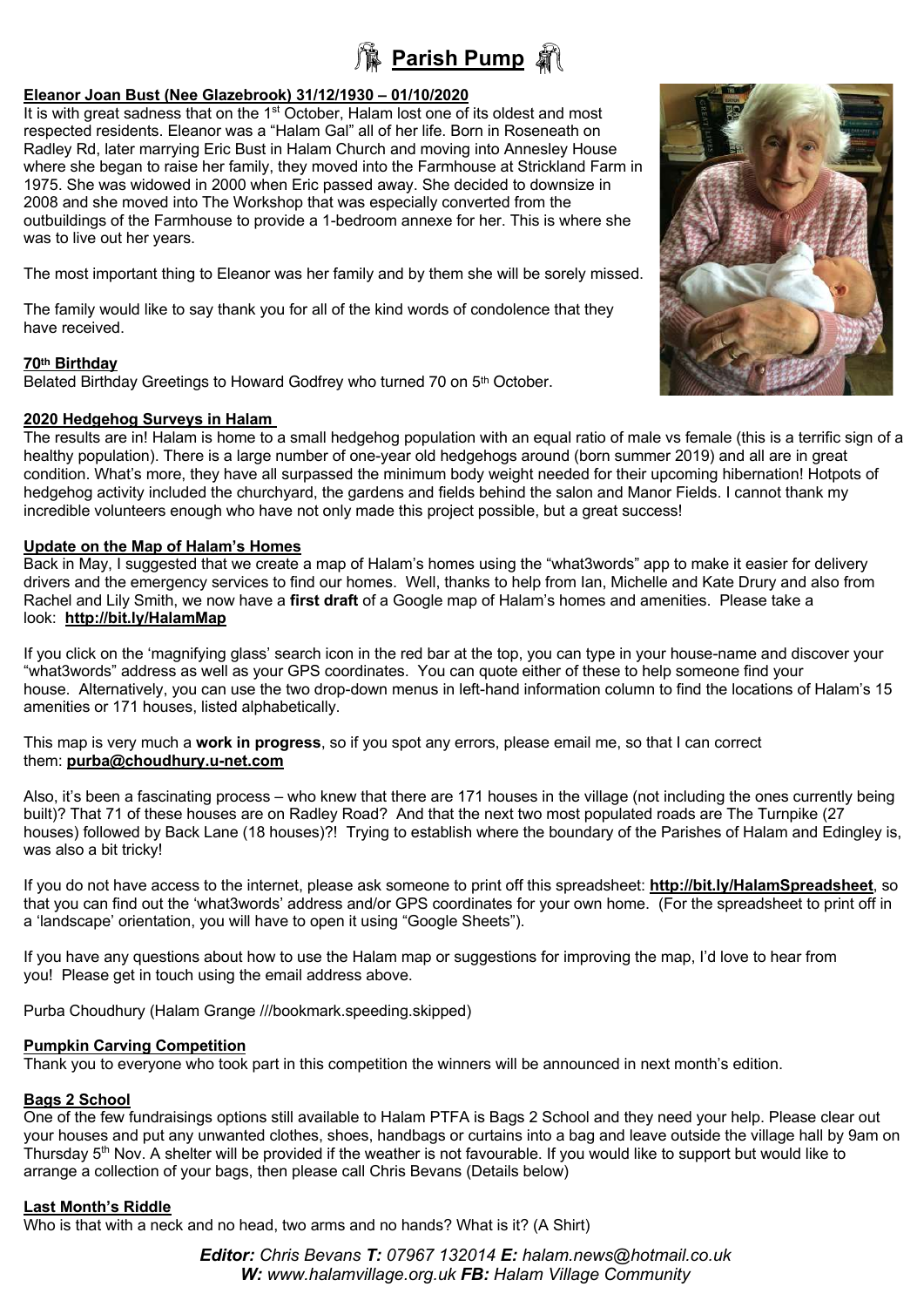## **Halam Parish Council Meeting – 7.30 pm Thursday 8th October 2020 held via Zoom due to Social-Distancing restrictions**

## **Present**

Simon Bust, Mr Andrew Paris, Mr Chris Bevans, Mrs Sarah Godfrey, Mrs Glenys Herbert, Mrs Janet Simmonds, Mr Ganesh Subramanian

## **Village Hall**

Given the seriousness of the current coronavirus situation it was agreed to cancel all bookings for the hall until further notice.

## **Roads & Hedges**

Gateway Signs – a final proposed design was shown, and subject to a couple of minor changes, the design was unanimously accepted. Once the funding for these signs has been secured, the design and location will be presented to the village.

Road gulleys in the village are still blocked – some with grass growing out of them – and the recent road sweeping did no good to unblock them. The county council will be informed (again) of the issues.

A streetlight on School Lane is obscured by trees. The Clerk will contact the golf course to request that this foliage is cut back.

Some trees and bushes are getting tangled with the telephone lines – BT have been informed but stated that they will take no action unless and until wires become broken.

The hedge at the Turnpike crossroads needs cutting back as it is obscuring the view up Halam Hill when turning right out of Radley Road. The siting on a mirror at the crossroads to help when emerging from School Lane was raised. This has been previously discussed and investigated, but unfortunately due to liability and practicality issues this is not possible.

The road surface on Holme Lane is in a very poor state – this is on the Highway's list for resurfacing but is unlikely to be done any time soon.

## **Halam Hill**

A request has been made for the parish council to approach the golf course to see if a footpath up Halam Hill could be created. Some years ago this had been a requirement for the granting of planning permission for the golf course, but turned out to be unenforceable. A footpath would improve road safety for pedestrians and could contribute to sustainable travel, especially in these challenging times.

## **Community Support**

During these difficult times it was agreed that the parish council should offer to be a contact point for volunteers offering to help others in the village, and for anyone requiring assistance (e.g. with shopping, collecting prescriptions, or just wanting a friendly chat). A letter will be drafted and circulated round the parish.

## **Planning**

1. Ford House, The Turnpike: change conservatory roof to a flat roof and lantern. Glazed gable end and vaulted ceiling in kitchen/living room. Revised fenestration of windows in dining area – no correspondence has been received from neighbours. The application was supported unanimously.

2. Halam House Farm, Radley Road: conversion of agricultural buildings to form a dwelling – no correspondence has been received from neighbours. This is a slightly revised plan for an application already supported. This application was supported unanimously.

## **Date of next meeting**

The next parish council meeting will be held on Thursday 12<sup>th</sup> November, unless any urgent matters arise in the meantime. Any meeting will most likely be via Zoom; members of the public wishing to view the meeting should contact the clerk, Patrick Rickett on rickett@live.co.uk by 10 a.m. on the day of the parish council meeting.



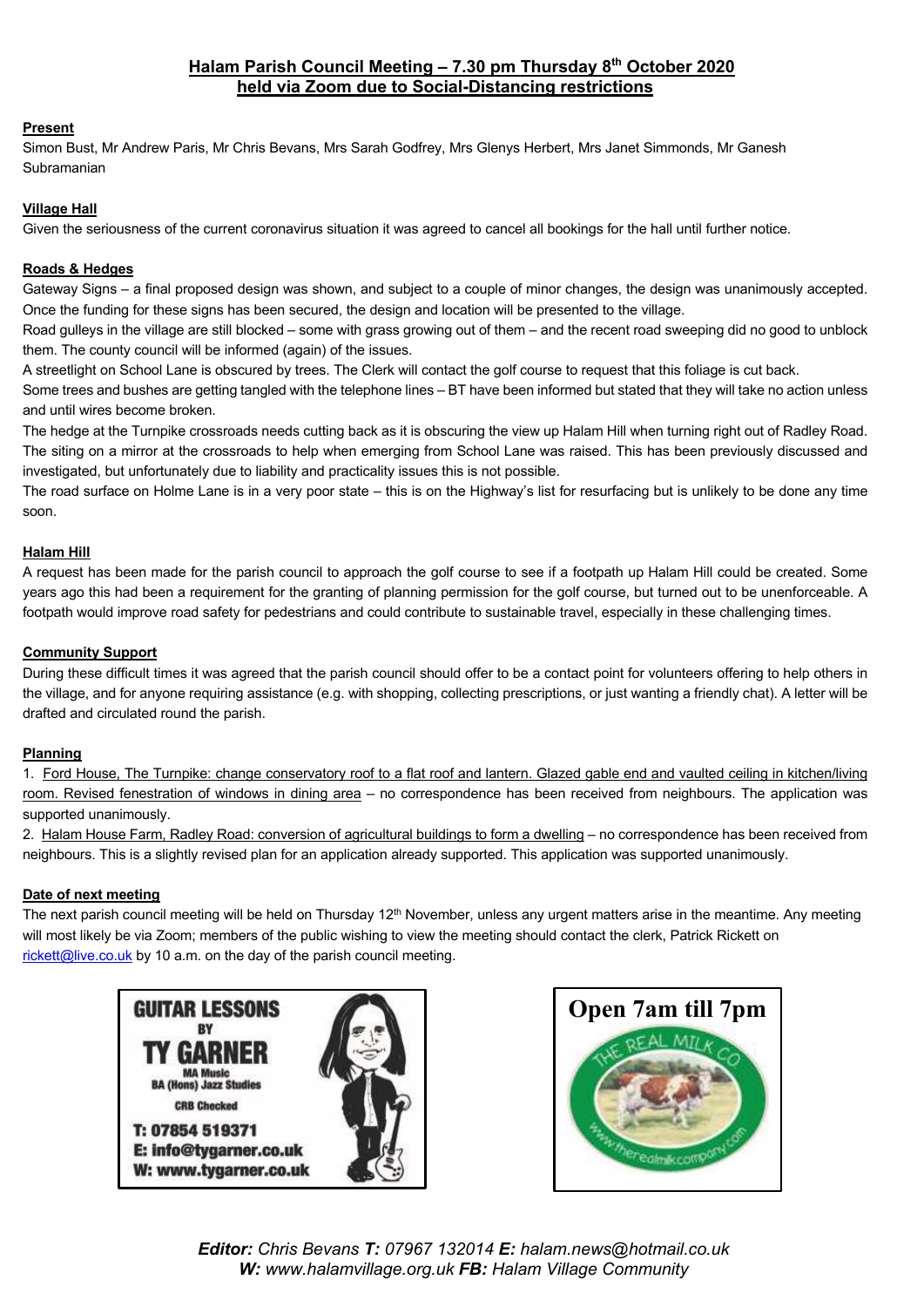





**Bin Collections Green 7th & 19th (21st) Silver, 14th & 28th Brown 9th (23rd)**

**Sponsored by**  *St Michael The Archangel*

If you would like to contribute to a future edition of Halam News please send your article as you would like it to be printed using the details below, by the 25<sup>th</sup> of the month for inclusion the following month. Please do let me know of any big birthdays, weddings or reasons to celebrate the achievements of residents. Interesting contributions are always welcome. Please note your article will not be edited & it will be printed as you send it.



**Services.** Following the lock down, Churches can reopen for public worship. At the time of writing detailed guidance has not been issued but we are assuming the rules will be as they were or similar to those just before the lockdown; that there will be restrictions on the numbers we can have in Church, that it will be mandatory for members of the congregation to wear a mask in Church and that there can be no congregational singing.

We will be delivering an update and further details during the next two weeks, but the following services are planned:

**Sunday 6th December 9.30 a.m.** Advent Carol service - Anne

**Sunday 13th December 10.30 a.m.** Holy Communion – Rev. Mary

**Sunday 20th December 4.p.m.** Carols for everyone in the Church yard.

**Friday 25th December 10.a.m. Christmas Day** Holy Communion – Rev. Mary

Private Prayer. The Church will continue to be closed at other times but can be opened for private prayer by arrangement with the Church Wardens, Glenys Herbert 01636 812335 or Penni Wells 01636 813491.

**For the Housebound: Services, streamed, on the BBC and by telephone**

There continues to be services available as follows:

www.southwellminster.org

## www.southwell.anglican.org

www.churchofengland.org

and also, a free phone line of hymns, reflections and prayers for those who cannot access the web. 0800 804 8044.

The BBC: Sunday BBC1Songs of Praise; Sunday Radio 4 8.10 a.m. Sunday Worship; Monday to Friday Radio 4 Long Wave 9.45 a.m. Daily **Service** 

## **Are you feeling lonely and would like to chat? Please contact us:**

Briony Dickinson 01636 812569, Rev. Mary Foden Currie 01623 479838, Anne Godfrey 01636 814391, Di Parrish 07831750430 **Prayer requests.** Please contact Anne

#### **Christmas Cards**

We have good quality cards with a picture of one of the windows in the Church suitable for Christmas and other occasions as they are left blank for your own message. In packs of 5, priced £2. All proceeds to Church funds. Available from Penni and Alec Wells (01636 813491) **Message from Rev. Mary**

Advent began on 29<sup>th</sup> November. Advent means coming as we wait once again in expectation for the coming of the Christ Child.

I have it on good authority, children, that Father Christmas will be able to do the usual rounds!!

Although there is some uncertainty about restrictions you can be assured Christmas will be celebrated somehow.

Love came down at Christmas in the form of Jesus, God's Son. It is a time for expressing that love in which-ever way we feel led, as we remember family, friends and those who use our food banks, find themselves homeless, are vulnerable or bereaved. So, keep faith, keep safe, keep caring.

The prayer for Christmas Day:

Lord Jesus Christ, your birth at Bethlehem draws us to kneel in wonder at heaven touching earth. Accept our heartfelt praise as we worship you, our Saviour and Eternal God. Amen Every Blessing, Rev. Mary



## **Pumpkin Carving Competition**

It seems a little strange to be talking about pumpkins in December, However the winners of our competition were selected after going to print with our November edition.

I am pleased to reveal that the judges were Jack Bevans (aged 8) & Amelia Bevans (Aged 6) we went around the village and they chose their favourites.

In joint 3rd place were the Bonds and the Busts. In  $2<sup>nd</sup>$  place was Jackie Thornewill and the winners this year was The Pascals of Back Lane, and worthy of that title they were. Great effort!!

## **Bags 2 School**

Halam PTFA would like to thank everyone who donated to the Bags 2 School collection, it was a great turnout and £90 was raised to help the schoolchildren of Halam.

## **Takeout at the Waggon**

The Waggon will now be opening for takeaway 5 nights a week (Wednesday to Sunday) and will be offering starters and desserts as well as their delicious main meal menu. Please support the pub in these trying times and then we can all celebrate in there once restrictions are lifted.